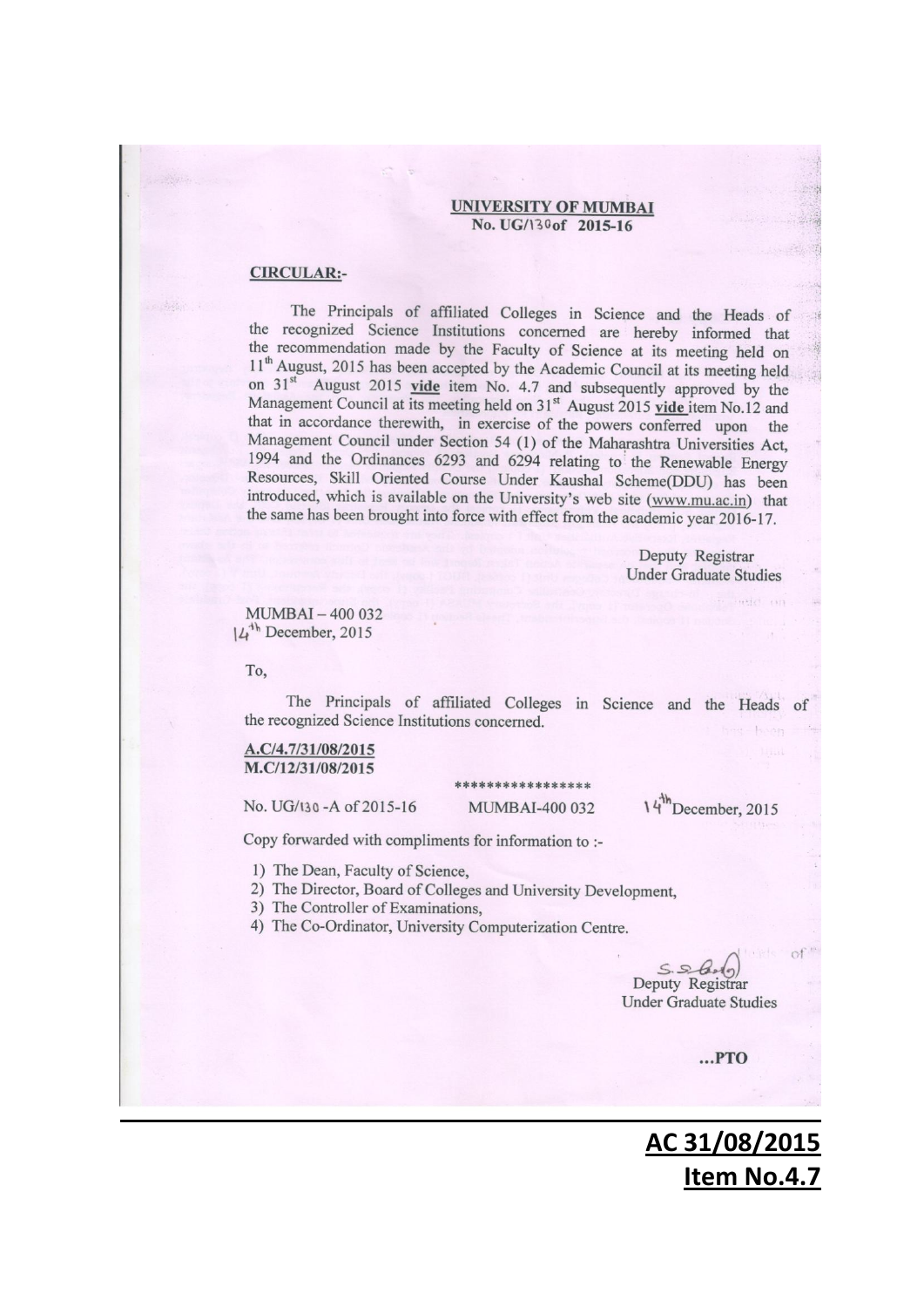# **O.6293:- Renewable energy resources**

# **Skill oriented course under Kaushal scheme(DDU)**

|    |                                            | <b>Credits</b> |         |              |
|----|--------------------------------------------|----------------|---------|--------------|
|    |                                            | <b>Skill</b>   | General | <b>Total</b> |
|    |                                            | <b>Based</b>   |         |              |
|    | Semester - 1                               |                |         |              |
| 1. | Instrumentation                            |                | 12      |              |
| 2. | Fundamentals of energy system-I            | 9              |         |              |
| 3. | Energy conversion system-I                 | 9              |         |              |
|    | <b>0.6294:- Eligibility-12th Passed</b>    |                |         |              |
|    |                                            | 18             | 12      | 30           |
|    | Semester - 2                               |                |         |              |
|    | Eligibility-<br>Successful                 |                |         |              |
|    | Completion Of Semester 1or<br>NSQF Level 4 |                |         |              |
| 1. | Fundamentals of energy system-II           |                | 12      |              |
| 2. | BIO-Energy-I                               | 9              |         |              |
| 3. | Energy conversion system -II               | 9              |         |              |
|    |                                            | 36             | 24      | 60           |
|    | Semester - 3                               |                |         |              |
|    | <b>Eligibility-Successful</b>              |                |         |              |
|    | Completion Of Semester 2 Or                |                |         |              |
|    | NSQF Level 5                               |                |         |              |
| 1. | Solar energy thermal Conversion I          | 9              |         |              |
| 2. | Energy storage system-I                    |                | 12      |              |
| 3. | Solar Photovoltaic conversion-I            | 9              |         |              |
|    | Semester - 4                               |                |         |              |
| 1. | Electronics                                |                | 12      |              |
| 2. | Solar<br>Photovoltaic<br>Energy            | 9              |         |              |
|    | Conversion-II                              |                |         |              |
| 3. | <b>BIO-ENERGY II</b>                       | 9              |         |              |
|    |                                            | 72             | 48      | 120          |
|    | Semester - 5                               |                |         |              |
|    | <b>Eligibility-Successful</b>              |                |         |              |
|    | completion<br>of<br>Advanced               |                |         |              |
|    | DiplomaOR<br>NSQF Level 6                  |                |         |              |
| 1. | Project management:                        |                | 12      |              |
|    |                                            |                |         |              |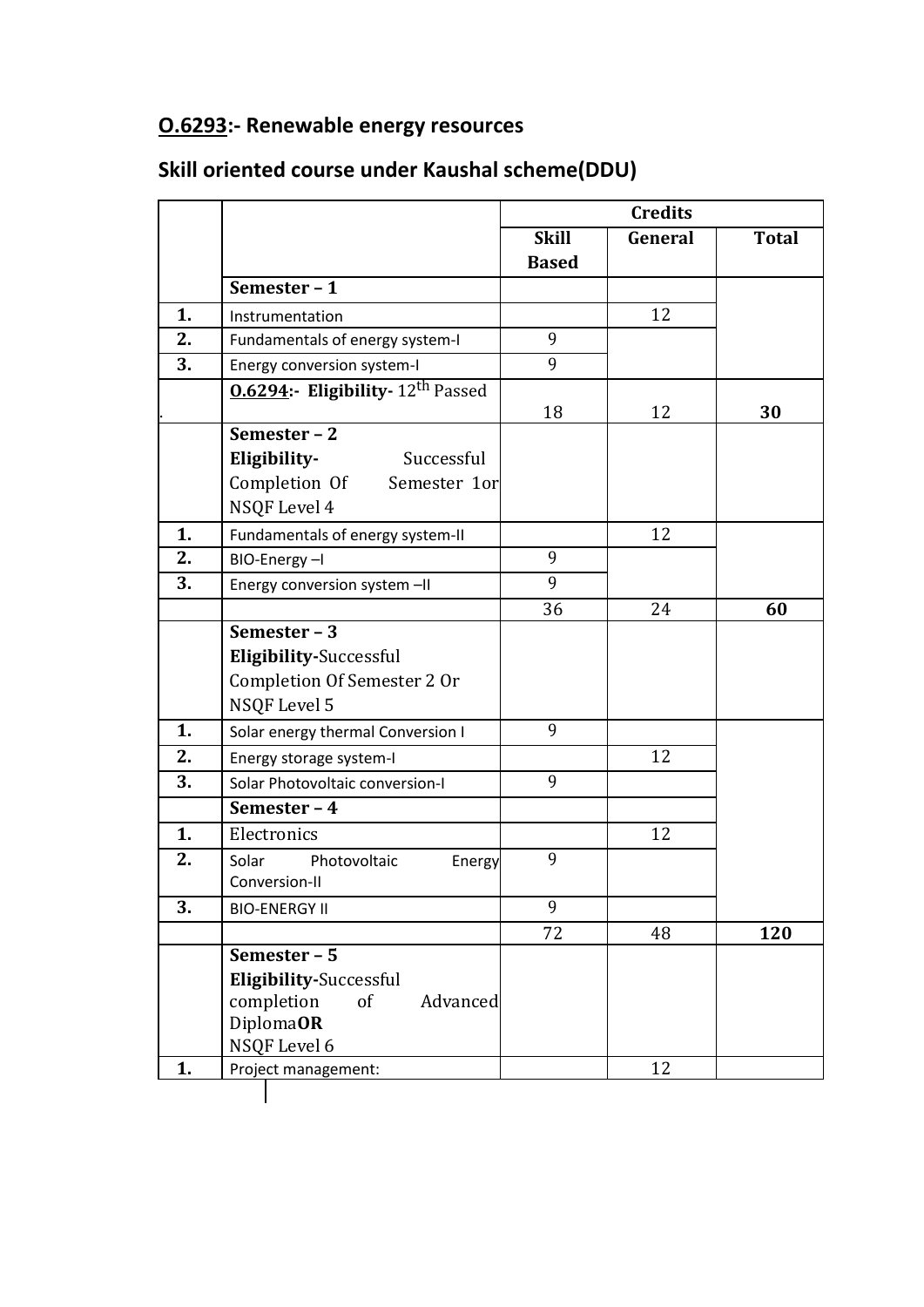|    | Semester – 6                                      |     |     |
|----|---------------------------------------------------|-----|-----|
|    | Other Renewable Energy sources-I                  |     |     |
| 2. | Energy efficiency in Buildings and<br><b>ECBC</b> |     |     |
| 3. | Energy management                                 |     |     |
|    |                                                   | 108 | 180 |

**Practical component: In addition to practical work, students will have to carry out mini projects related to syllabus theme and internship of specific duration advised by Industry partners or SSC. The skill component will have weightage of 60% and conventional course will have weightage of 40%.**

**3**

**Renewable Energy Syllabus structure**

| <b>Semester</b>    | <b>Theory 1</b>         | <b>Theory 2</b>           | <b>Theory 3</b>      | <b>Practicals</b>       |
|--------------------|-------------------------|---------------------------|----------------------|-------------------------|
|                    | Instrumentation         | Fundamentals of           | Energy conversion    | S1p1:                   |
|                    |                         | energy system-I           | system-l             | <b>Practical</b>        |
|                    |                         |                           |                      | <b>&amp;miniproject</b> |
| <b>Total marks</b> | 100                     | 100                       | 100                  | 100                     |
| П                  | Fundamentals of         | BIO-Energy-I              | Energy conversion    | S2p2                    |
|                    | energy system-II        |                           | system-II            | <b>Practical</b>        |
|                    |                         |                           |                      | <b>&amp;miniproject</b> |
| <b>Total marks</b> | 100                     | 100                       | 100                  | 100                     |
| Ш                  | Solar energy            | Energy storage            | Solar Photovoltaic   | S3p3                    |
|                    | thermal                 | system-l                  | conversion-l         | <b>Practical</b>        |
|                    | Conversion I            |                           |                      |                         |
| <b>Total marks</b> | 100                     | 100                       | 100                  | 100                     |
| IV                 | Electronics             | Solar Photovoltaic        | <b>BIO-ENERGY II</b> | S4p4                    |
|                    |                         | <b>Energy Conversion-</b> |                      | <b>Practical</b>        |
|                    |                         | Ш                         |                      | <b>&amp;miniproject</b> |
| <b>Total marks</b> | 100                     | 100                       | 100                  | 100                     |
| $\bf V$            | Project                 | Wind energy-I:            | Lasers and its       | S5p5                    |
|                    | management:             |                           | applications         | <b>Project work</b>     |
| <b>Total marks</b> | 100                     | 100                       | 100                  | 100                     |
| VI                 | Other Renewable         | Energy efficiency in      | Energy               | S6p6 project            |
|                    | <b>Energy sources-I</b> | <b>Buildings and ECBC</b> | management:          | work                    |
| <b>Total marks</b> | 100                     | 100                       | 100                  | 100                     |

**Practical component: In addition to practical work, students will have to carry out mini projects related to syllabus theme and internship of specific duration advised by Industry partners or SSC. The skill component will have weightage of 60% and conventional course will have weightage of 40%.**

| <b>Semester I</b> |                                                                                               | Instrumentation                                                                             |
|-------------------|-----------------------------------------------------------------------------------------------|---------------------------------------------------------------------------------------------|
|                   |                                                                                               | 1. Fundamentals of measurements, Aims of measurement, Functional elements of typical        |
|                   |                                                                                               | measurement system (block diagram), standards of measurements (Mass, Length, time,          |
|                   | current), Static characteristics (Accuracy, precision, sensitivity, linearity, repeatability, |                                                                                             |
|                   |                                                                                               | reproducibility, drift, dead zone, hysteresis resolution), Dynamic characteristics concept, |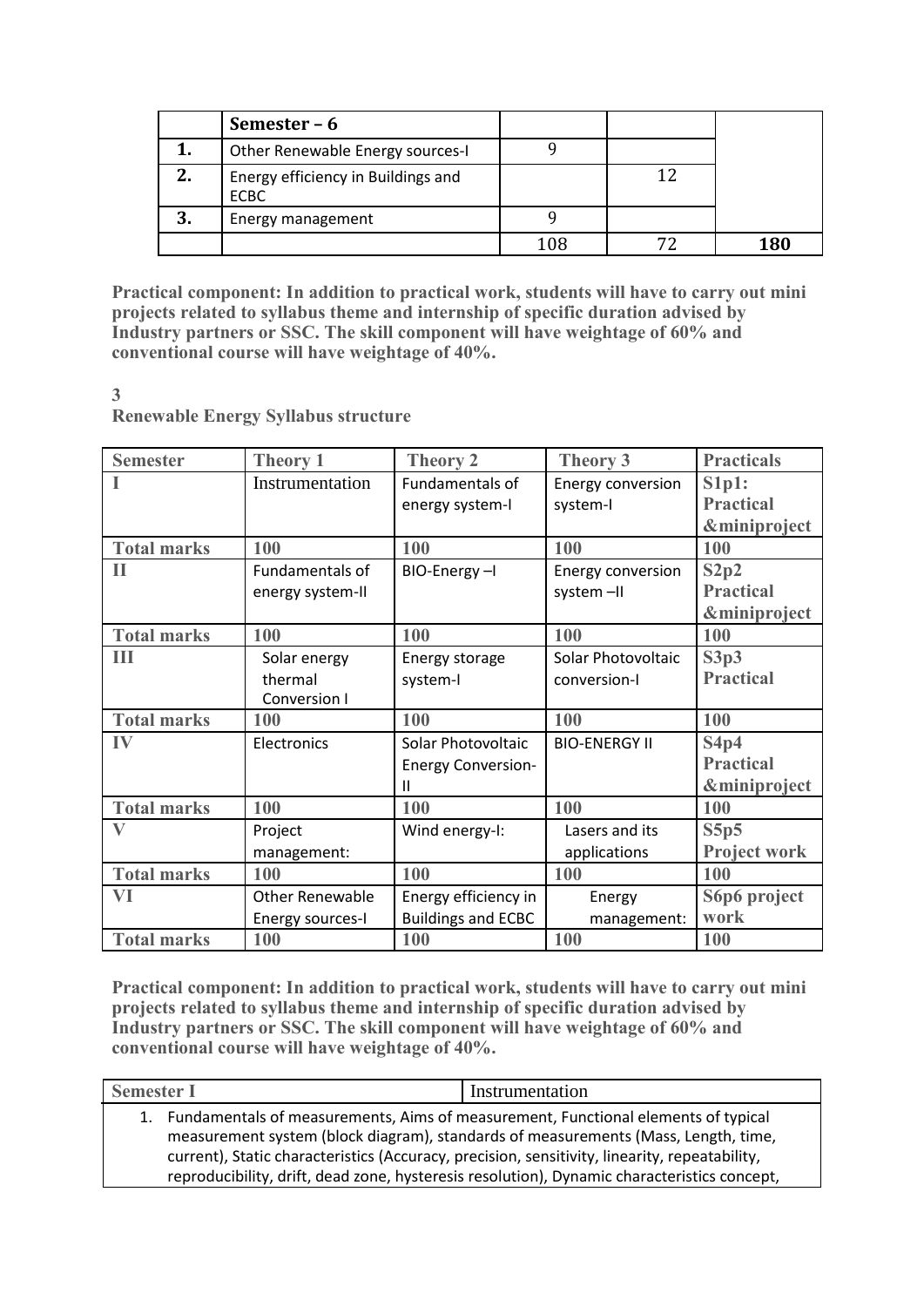first, and second order system errors in measurements, transducers,

- 2. Measurement of displacement and force: measurement of displacement (variable resistance, capacitance, inductance method), measurement of force (Load cell, column type devices, cantilever beam)
- 3. Measurement of pressure: units of pressure and concept of vacuum, absolute gauge, and differential pressure, elastic transducers,(diaphragm, corrugated diaphragm, bellows and Bourden tube etc.) electrical tube LVDT, strain gauge, piezoelectric , pressure transducer calibration by dead weight tester method, measurement of flow meters, Bernoulli's theorem, venture tube, pilot tube, rotameter, ultrasonic flow meter),
- 4. Measurement of magnetic field,: Introduction to magnetic materials, hysteresis loop and its applications, Ballistic method for obtaining BH curve, measurement of magnetic field by search coil and hall probe,
- 5. Biomedical and environmental instruments: Block diagram of ECG, MRI, and BP apparatus. Pyranometer for solar radiation measurement, acoustic measurements, sound level meter, hair hygrometer, smoke density measurements.

### Ref:

Instrumentation devices and systems by Rangan, Mani Sharma, TMH Instrumentation measurements and analysis by NKRA, Chaudhary, TMH Solar Energy by S P Sukhatme Mc Graw hill Electricity and magnetism by Khare and Shrivastava Medical instrumentation Karr-Brown Air pollution by M N Rao, H V Nayak, TMH Handbook of medical Instrumentation R S Khandpur TMH

**Semester I** Fundamentals of energy system-I

Conventional and nonconventional energy sources

1.1 energy sources and world energy status

Energy sectors: domestic, transportation, agriculture, industry sector, energy scenario, world energy present situation, availability of conventional and nonconventional energy resources.

1.2 conventional energy sources

Fossil fuel, hydro resources, nuclear resources, coal, oil, gas, thermal power stations, comparison of various conventional energy systems, their prospects and limitations. Advantages and disadvantages of conventional energy sources.

1.3 nonconventional energy sources

Solar energy, wind energy, energy from biomass and biogas, ocean thermal energy conversion, tidal energy, geothermal energy, hydrogen energy, fuel cell, magneto hydrodynamic generator

Advantages and limitations of nonconventional energy sources

2. Fluid Mechanics:

2.1 Fluid properties and classification of fluids:

Definition of fluid, distinction between solids and fluid and liquid and gas continuum; mass density, specific volume, viscosity, Newton's law of viscosity, Newtonian and Non-Newtonian fluids, ideal and real fluids, steady and unsteady flow, uniform and non-uniform flow, laminal and turbulent flow, compressible and incompressible flow, surface tension, definition, unit and dimensions 2.2 Fluid pressure and its measurement:

Definition of pressure, units and dimensions, pressure at a point, Pascal's law, Hydrostatic pressure law, absolute and gauge pressure, measurement of pressure, simple manometer and differential manometer, theory and problems,

2.3 Kinematics of fluid flow:

Description of fluid flow, Lagrange and Eulerian approaches, definition of path line, streamline streak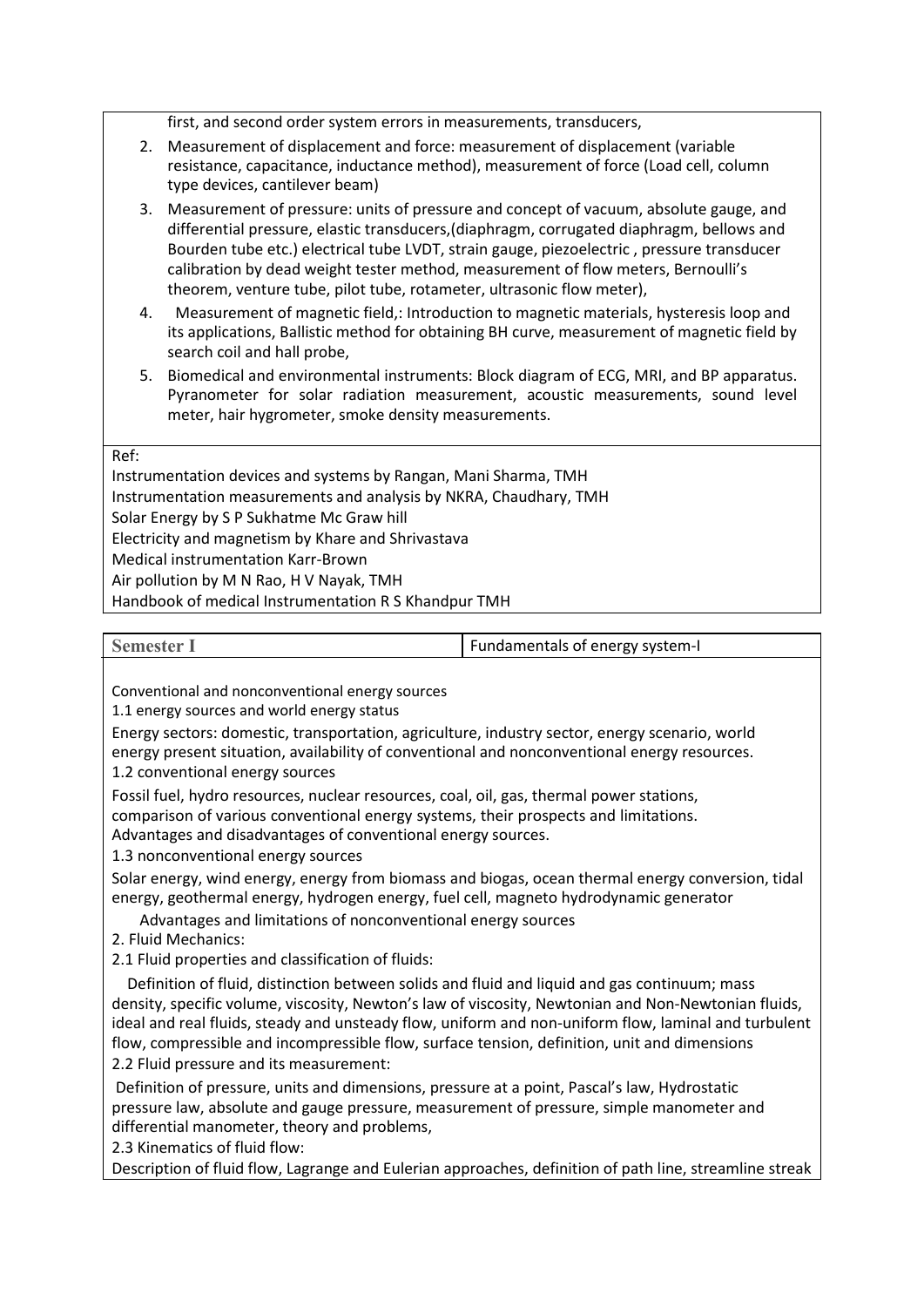line, stream tube, acceleration of flow.

2.4 Dynamics of fluid flow:

Concept of inertia, force and other forces causing motion, derivation of Euler's equation, modification of Bernoulli's equation, problems on Bernoulli's equation without and with losses. 2.5: Flow measurements:

Flow through orifices, classification, hydraulic Coefficient of an Orifice and relation between them. Equation for coefficient of velocity, problems, flow through pipes, venture meter. Ref:

Nonconventional energy sources by G D Rai, Khanna Publications, Nonconventional Energy Resources, B H Khan, McGraw Hill Publications. For fluid mechanics:

Fluid Mechanics and fluid power engineering by D S Kumar, S K Kataria and sons Fluid Mechanics and Hydraulic machines by R K Bansal, Laxmi publications Theory and applications of fluid mechanics, K Subramanya, TMH outline series, TMH

| <b>Semester I</b>                                                      | Energy conversion system-I                                                                                                                                                                                                                                                                                                                                                                                                                                                                                                                                                                                                                |  |
|------------------------------------------------------------------------|-------------------------------------------------------------------------------------------------------------------------------------------------------------------------------------------------------------------------------------------------------------------------------------------------------------------------------------------------------------------------------------------------------------------------------------------------------------------------------------------------------------------------------------------------------------------------------------------------------------------------------------------|--|
|                                                                        | 1. Elements of electromechanical energy conversion: introduction: Introduction, salient<br>aspects of conversions, energy balance, magnetic fields system, energy and co-energy, a<br>simple electromechanical system, energy in terms of electrical parameters, rotary motion,<br>dynamic equations, and system model of a simple system.                                                                                                                                                                                                                                                                                                |  |
| 3.<br>load saturation characteristics, load saturation characteristics | 2. DC generators: Simple loop generator, practical generator, Yoke, pole cores and pole shoes,<br>pole coils, armature core, armature windings, commutator, brushes and bearings, pole pitch,<br>conductor, types of generators separately excited, Self excited generators: shunt wound,<br>series wound, compound wound, measurement of generator efficiency, iron lasses:<br>Hysteresis loss, eddy current loss, total loss in a DC generator. Copper, magnetic and<br>mechanical losses, stray losses, constant and standing losses.<br>Generator characteristics: Characteristics of DC generator, separately excited generator: no- |  |
|                                                                        | 4. DC Motor: Motor principle, comparison of generator and motor action, significance of<br>back emf, Voltage equation of a motor, condition for maximum power, torque, shaft<br>torque, speed of DC motor, speed regulation torque and speed of dc Motor, motor<br>characteristics, characteristics of series and shunt motors, compound motors:<br>commutative-compound motors, differential compound motors, performance curves of<br>shunt and series motors, comparison of series and shunt motors, power stages                                                                                                                      |  |
| Ref:                                                                   |                                                                                                                                                                                                                                                                                                                                                                                                                                                                                                                                                                                                                                           |  |
| Electrical machines by P S Bhimbra                                     | Textbook of Electrical Technology Vol II BL Theraja and AK Theraja S Chand Publications                                                                                                                                                                                                                                                                                                                                                                                                                                                                                                                                                   |  |

| <b>Semester II</b>                                                            | Fundamentals of energy system-II                                                                 |
|-------------------------------------------------------------------------------|--------------------------------------------------------------------------------------------------|
| 1. Introduction to laws of thermodynamics-first and second,: perfect gas laws | 2. Heat transfer: conduction teat transfer, convection, radiation, heat exchanger and insulation |
| cycle, refrigerants, recent substitute for refrigerants                       | 3. Refrigeration and air conditioning: introduction, air refrigeration, vapour compression       |

Ref: Engineering thermodynamics by Nag PK, TMH,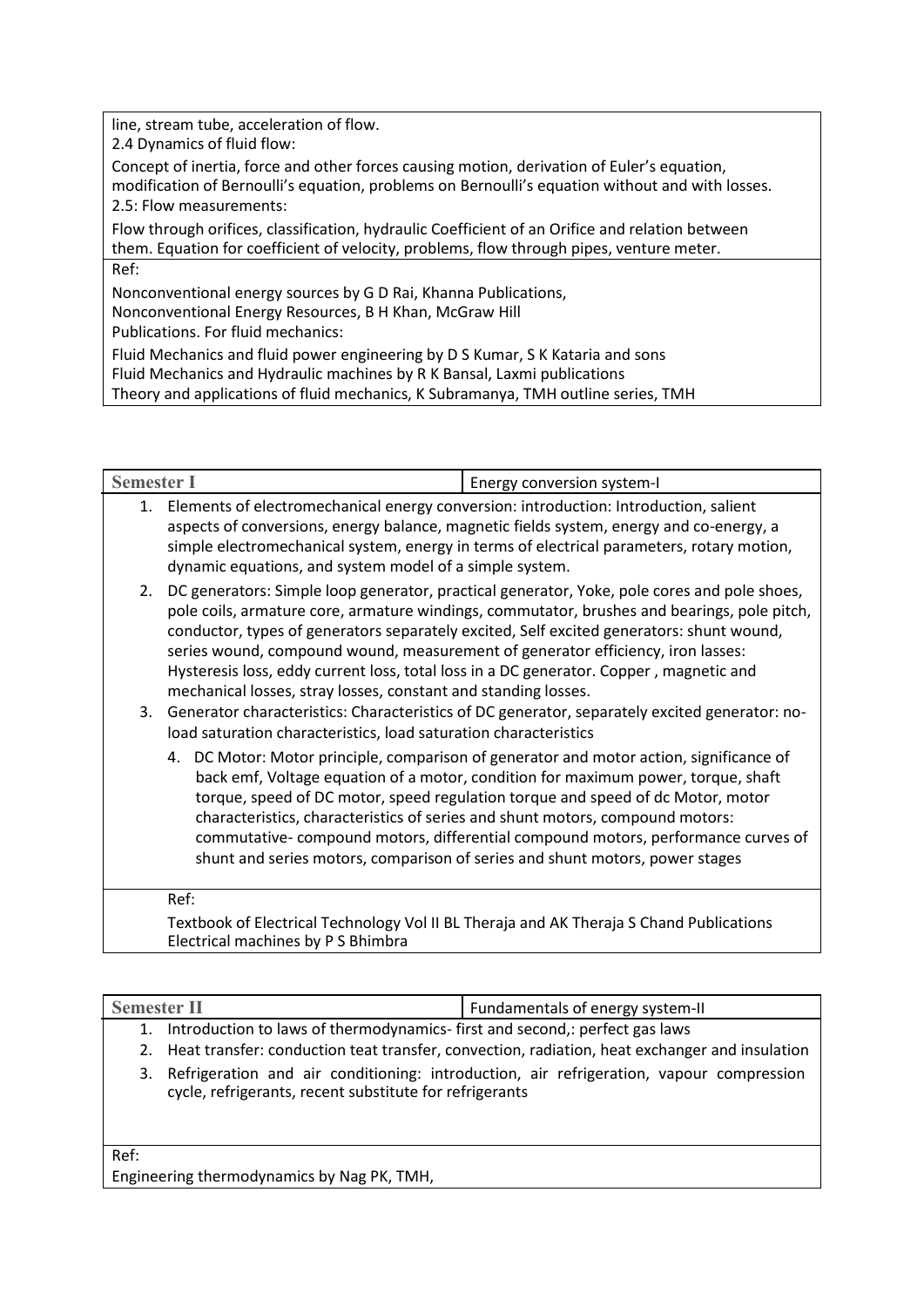Fundamentals of Thermodynamics by Sonntag, Borgnakke Wiley Refrigeration and air conditioning by Arora C P. TMH, Principles of air conditioning by Dossat R J. PHI Heat transfer by Sukhatme, Heat transfer by P K Nag

| <b>Semester II</b> |                                                                                                                                                                                                                                                               | BIO-Energy-I                                                                                                                                                                                                                                                                                                                                                                  |  |  |
|--------------------|---------------------------------------------------------------------------------------------------------------------------------------------------------------------------------------------------------------------------------------------------------------|-------------------------------------------------------------------------------------------------------------------------------------------------------------------------------------------------------------------------------------------------------------------------------------------------------------------------------------------------------------------------------|--|--|
| 1.                 | characteristics, conversion mechanisms, fuel assessment studies,                                                                                                                                                                                              | Basics of biomass study, biomass types, its advantages and drawbacks, Indian scenario,                                                                                                                                                                                                                                                                                        |  |  |
| 2.                 | affecting the design                                                                                                                                                                                                                                          | Biomethanation: microbial systems, phases in biogas production, parameters affecting gas<br>production, biogas plants: types, design, constructional details and comparison, Factors                                                                                                                                                                                          |  |  |
| 3.                 | circulation, use of chemicals, solar energy systems                                                                                                                                                                                                           | Methods for maintaining biogas production: Insulating the gas plant, compositing, hot water                                                                                                                                                                                                                                                                                   |  |  |
| 4.<br>5.           | Socio-economic aspects of biogas, cost benefit analysis of biogas plant<br>Reactors: Immobilised reactors UASB reactor, fixed film, hybrid, bi-phase reactor                                                                                                  | Commissioning and management of biogas plant: commissioning and management of<br>biogas plant, community plant, biogas applications, effect of biogas on engine performance.                                                                                                                                                                                                  |  |  |
| 6.                 | bioe3nergy conversion                                                                                                                                                                                                                                         | Economics and environmental aspects: energy effectiveness and cost effectiveness, history<br>of energy consumption and cost, economic and competitive issues for biogas energy. Policy<br>and market interventions (subsidy, credits, carbon markets) Environmental aspects of                                                                                                |  |  |
| 7.                 | mitigate environmental effects due t incineration.                                                                                                                                                                                                            | Municipal and industrial waste to energy conversion: solid waste, definition, sources, types<br>and composition of solid waste, properties of solid waste, municipal solid waste: physical<br>chemical and biological properties, Waste minimization and recycling of waste, waste<br>treatment and disposal size reduction: aerobic composting and incineration, measures of |  |  |
|                    | Waste disposal: land fill method of solid waste disposal, layout and preliminary design of<br>land fill, composition, characteristics, generation. Movement and control of Landfill leachate<br>and gases, environmental monitoring system for landfill gases |                                                                                                                                                                                                                                                                                                                                                                               |  |  |
|                    | Industrial solid waste: Composition of industrial solid waste, biodegradable and non-<br>biodegradable hazardous, methods of de-oxification, legal aspects of municipal solid waste<br>collection.                                                            |                                                                                                                                                                                                                                                                                                                                                                               |  |  |
|                    | sites, underground storage tanks construction, installation and closure.                                                                                                                                                                                      | Hazardous waste management: definition, identification, sources and nature of hazardous<br>waste, hazardous waste control, impact on environment, assessment of hazardous waste                                                                                                                                                                                               |  |  |
| 8.                 | from nonedible oil seeds.                                                                                                                                                                                                                                     | Biofuel: Ethanol and methanol production from cellulosic biomass, biodiesel production                                                                                                                                                                                                                                                                                        |  |  |
| Ref:               |                                                                                                                                                                                                                                                               |                                                                                                                                                                                                                                                                                                                                                                               |  |  |
|                    | Nonconventional energy sources GD Ray Khanna Publ.                                                                                                                                                                                                            | Bioenergy technology, thermodynamics and costs, David Boyles, Ellis HoknoodChinchester, 1984                                                                                                                                                                                                                                                                                  |  |  |
|                    | Nonconventional Energy resources by BH Khan TMH                                                                                                                                                                                                               |                                                                                                                                                                                                                                                                                                                                                                               |  |  |
|                    | Biogas Technology, Khandelwal KC, Mahdi SS, TMH                                                                                                                                                                                                               |                                                                                                                                                                                                                                                                                                                                                                               |  |  |
|                    | Biomass Classification Principles and technologies, by Tom B Reed, Noycee Data Corporation<br>Bio-Energy for rural Energisation, by RC Maheshwari, Concepts Publications 1997                                                                                 |                                                                                                                                                                                                                                                                                                                                                                               |  |  |

Best practices manual for Biomass Briquetting IREDA 1997

Energy Conversion Systems by Rakosh das Begamudre, New Age International Publishers New Delhi 2000

The Briquetting of Agricultural waste for fuel FAO Energy and Environment paper by S. Ericksson,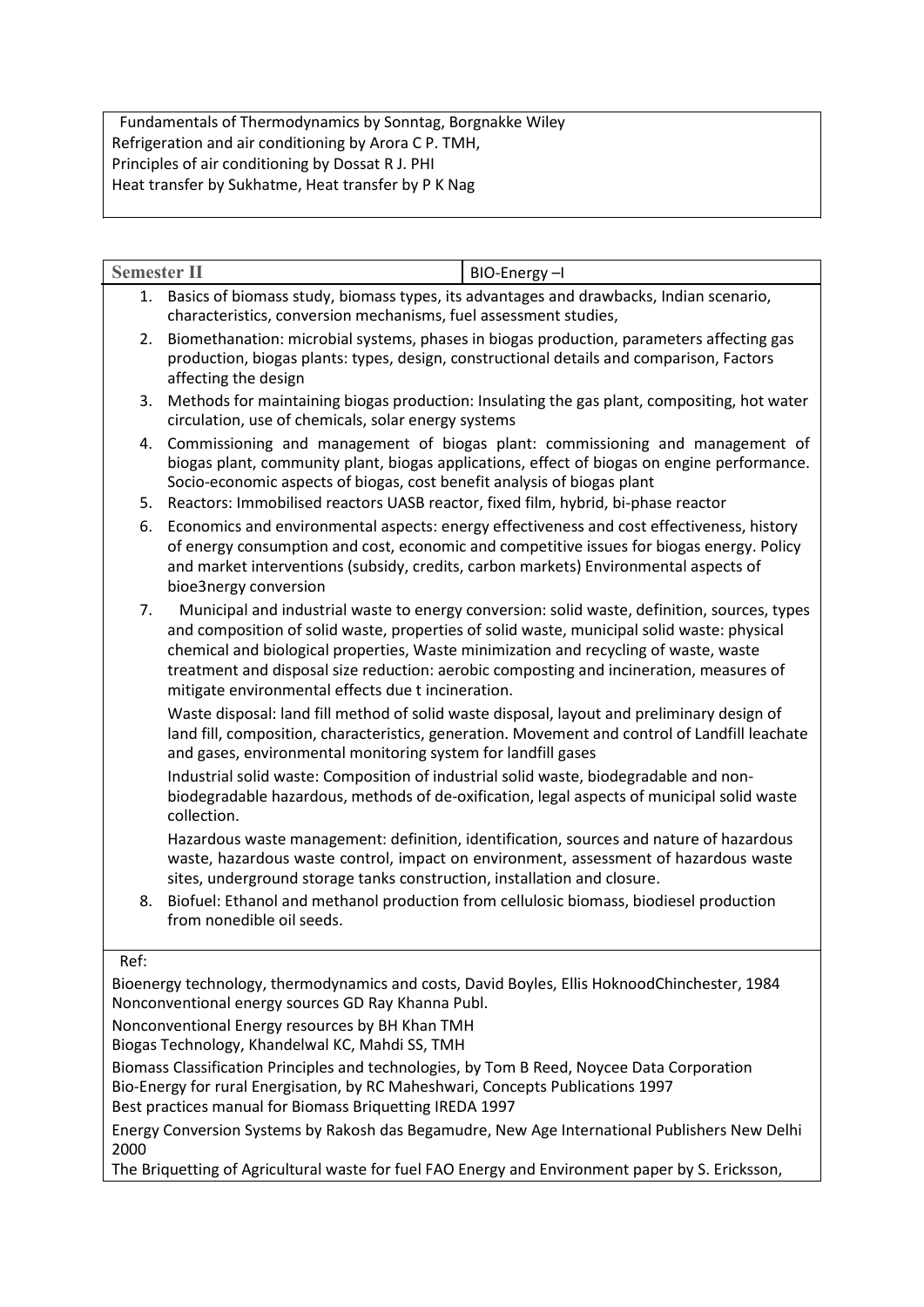1990

Basics of solid and Hazardous waste management technology, by Shah, Kanti L. PHI 1997 Solid waste management in developing countries INSDOC New Delhi 1983 Waste disposal in engineered landfills, by Manoj Datta, NarosaPubli. 1997

| <b>Semester II</b> |                                                                                                                                                                                                                                                                                                                                                                                            |  |  |  |  |
|--------------------|--------------------------------------------------------------------------------------------------------------------------------------------------------------------------------------------------------------------------------------------------------------------------------------------------------------------------------------------------------------------------------------------|--|--|--|--|
|                    | Energy conversion system -II                                                                                                                                                                                                                                                                                                                                                               |  |  |  |  |
|                    | 1. Speed control of DC motors:                                                                                                                                                                                                                                                                                                                                                             |  |  |  |  |
|                    | Factors controlling motor speed, speed control of shunt motors: flux control, armature or<br>rheostatic control, voltage control; Speed control of Series motors: flux control and<br>variable resistance in series with motor, Measurement of motor efficiency.<br>2. Transformers                                                                                                        |  |  |  |  |
|                    | Working principle construction, Types: Core type, Shell type, Elementary theory of an ideal<br>transformer, DMF Equation of transformer, voltage transformation ratio (K), Transformer<br>with losses but no magnetic leakage, transformer on no-load, and on load. Transformer with<br>winding resistance but with no magnetic leakage, with magnetic leakage, transformer<br>efficiency, |  |  |  |  |
|                    | Three phase transformers connection, star star or Y/Y connections. Delta Delta, Wye/Delta,<br>Delta/Wye connection.                                                                                                                                                                                                                                                                        |  |  |  |  |
| 3.                 | <b>Induction Motors:</b>                                                                                                                                                                                                                                                                                                                                                                   |  |  |  |  |
|                    | Classification of Ac motor, Induction motor- general principle, construction, squirrel cage<br>rotor, phase wound motor, production of rotating field, three phase supply, mathematical<br>proof, slip, frequency of rotor current, torque speed curve, current speed curve,                                                                                                               |  |  |  |  |
|                    | 4. Single phase motors: types, single phase induction motor, double field rotating theory, self<br>making single phase motor self starting. Capacitor start motors types. Repulsion type<br>motors, repulsion principle,                                                                                                                                                                   |  |  |  |  |
|                    | Ref:                                                                                                                                                                                                                                                                                                                                                                                       |  |  |  |  |
|                    | Textbook of Electrical Technology Vol II BL Theraja and AK Theraja S Chand Publications<br>Electrical machines by P S Bhimbra                                                                                                                                                                                                                                                              |  |  |  |  |

| <b>Semester III</b>                                                                                                                                                                                                                                                                                       | Solar energy thermal Conversion I                                                               |
|-----------------------------------------------------------------------------------------------------------------------------------------------------------------------------------------------------------------------------------------------------------------------------------------------------------|-------------------------------------------------------------------------------------------------|
| Basics of solar energy systems: different types of RE sources, Sun as source of energy, solar<br>1.<br>radiation, extra terrestrial at earth's surface-horizontal tilted surface, estimation of<br>radiation, alternation of solar radiation by atmosphere, effect of orientation of receiving<br>surface |                                                                                                 |
| 2. Basic sun-earth angles: angle of latitude, declination angle, hour angle inclination angle,<br>solar time,                                                                                                                                                                                             | Zenith angle, solar azimuth angle, tilt angle, surface azimuth angle, angle of incidence, local |
| 3. Solar radiation: solar radiation data, estimation of monthly avg, daily total radiation on<br>Monthly avg, daily global radiation on tilted surface                                                                                                                                                    | horizontal surface, estimation of monthly, avg, daily, diffuse radiation on horizontal surface. |
| 4. Measurement of solar radiation: measurement of solar radiation: pyranometer,<br>transmission through covers and absorption of collectors.                                                                                                                                                              | pyrheliometer, sunshine recorder, radiation characteristics of opaque materials, radiation      |
|                                                                                                                                                                                                                                                                                                           | 5. The solar energy option: An overview of thermal applications: devices for thermal collection |

6. Liquid flat plate collectors(FPC): definition, characteristics features of FPC, performance

and storage, thermal applications,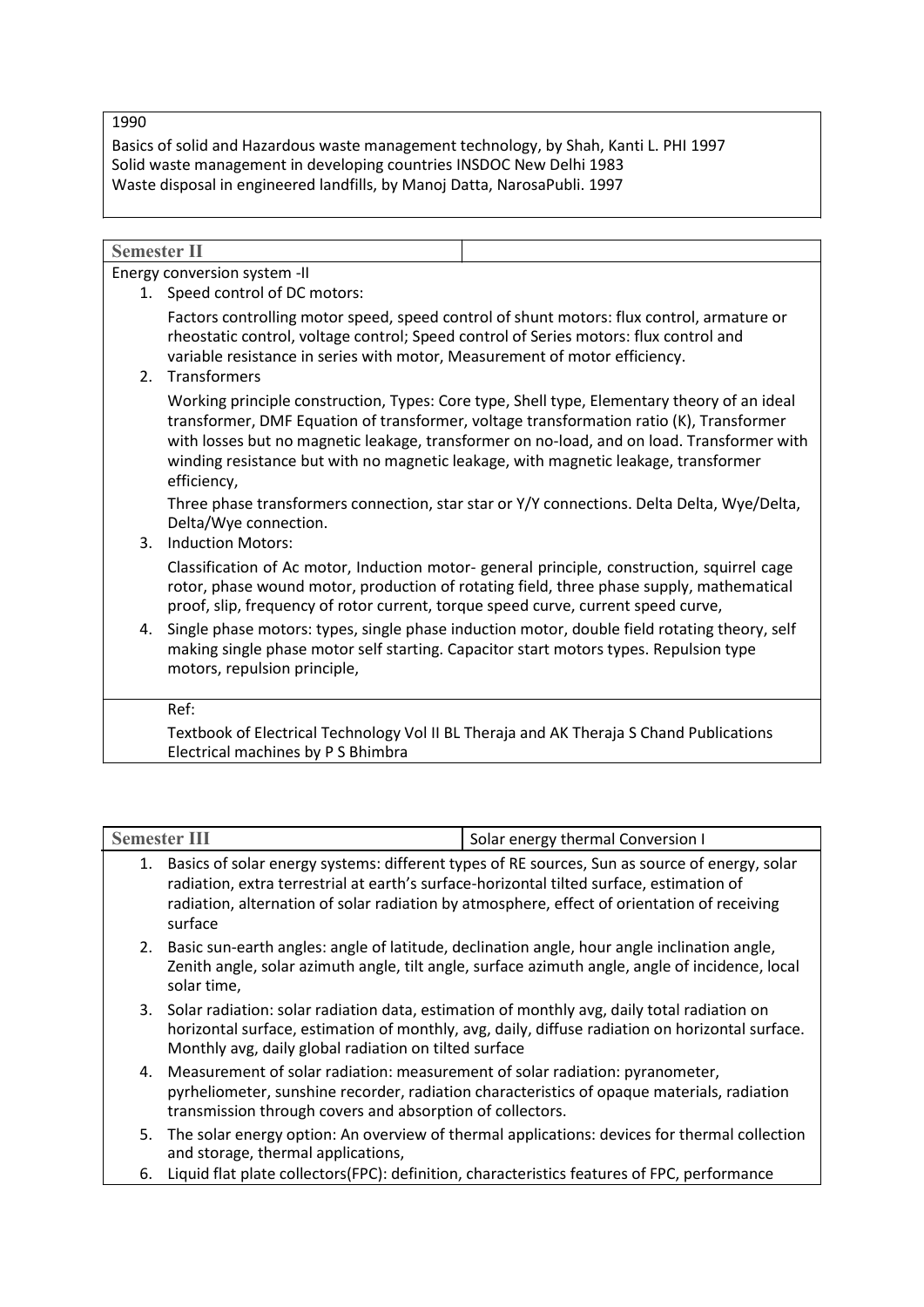analysis, transmitivity- absorptivity product, overall loss coefficient and heat transfer corelations, collector efficiency factor, effects of various parameters on performance, advantages of FPC, alternatives to the conventional collector

**7.** Solar air heaters and water heater: introduction, performance analysis of solar air heater, types of air heaters- collector with non porous absorber, collector with porous absorber, testing procedure of solar air heater, solar water heating system: thermosiphon and forced flow.

References:

Nonconventional energy sources by GD Ray

Nonconventional energy Resources by BH Khan

Solar enrgy by Sukhatme TMH

Solar energy by Sukhatme&Nayak TMH

Solar energy by Garg Prakash, TMH

Smart grids by Jean Claude SabonnadiereNouredineHadjsaid Wiley public

Solar photovoltaics Fundamentals Technologies and applications by C S Solanki. PHI Handbook

of Photovoltaic Science and Engineering, AntanioLuque, John Wiley and Sons 2002,

Solar Engineering of thermal processes By J A Duffe and W A Beckmann John Wiley and son 1991 Renewable and Efficient electric Power systems Gilbert M Masters, PHI

Principles of solar engineering by Kreith F and Krieder JF, Mc Graw Hill

Solar Passive building: Science and design, by MAS Malik, N K Bansal ,, A Kumar AS Malik, Pergamon press New York 1986

Solar Distillation, MAS Malik, GN Tiwari, A Kumar MS Sodha, Pergamon press New York 1982

- **Semester III Energy storage system-I** 
	- 1. Energy storage, need and different modes of energy storage
		- 2. Electrochemical energy storage systems: Primary and secondary batteries, solid state and molten solvent batteries, lead acid batteries, NI\_Cd and advanced batteries
		- 3. Magnetic and electric energy storage systems: Superconducting magnet energy storage systems, capacitor and batteries,

## Ref:

Fuel cell technology handbook edited by Gregor Hogers CRC press 2003,

Handbook of batteries and fuel cellBy David Linden McGraw Hill

Nonconventional Energy Sources by G D Ray

Nonconventional Energy Resources by Khan BH, TMH

High temperature solid oxide fuel cells: Fundamental design and applications by SC Singhal, Elsevier Publ.

Fuel cells for automotive applications- professional engineering Publishing UK ISBN 1-860584233, 2004

| <b>Semester III</b>                                                                                                                                                                                                                    | Solar Photovoltaic conversion-I                                                                                                                                                            |  |
|----------------------------------------------------------------------------------------------------------------------------------------------------------------------------------------------------------------------------------------|--------------------------------------------------------------------------------------------------------------------------------------------------------------------------------------------|--|
| Introduction, Solar cell fundamentals: semiconductors, p-n junction, generation of electron<br>1.<br>hole pair by photon absorption, photoconduction.                                                                                  |                                                                                                                                                                                            |  |
|                                                                                                                                                                                                                                        | 2. Solar cell characteristics, IV, Effect of variation of insolation and temperature, energy<br>losses and efficiency, maximising the performance, cell size, Energy payback period (EPP). |  |
| 3. Classification of solar cell: According to thickness of active material, junction structure, single<br>crystal silicon solar cell, multi-crystalline, Gallium Arsenide cell, copper Indium dielectric cell,<br>amorphous solar cell |                                                                                                                                                                                            |  |
| 4.                                                                                                                                                                                                                                     | Solar cell module, Panel, and constructions: solar cell, PV module, PV Pane, PV array,                                                                                                     |  |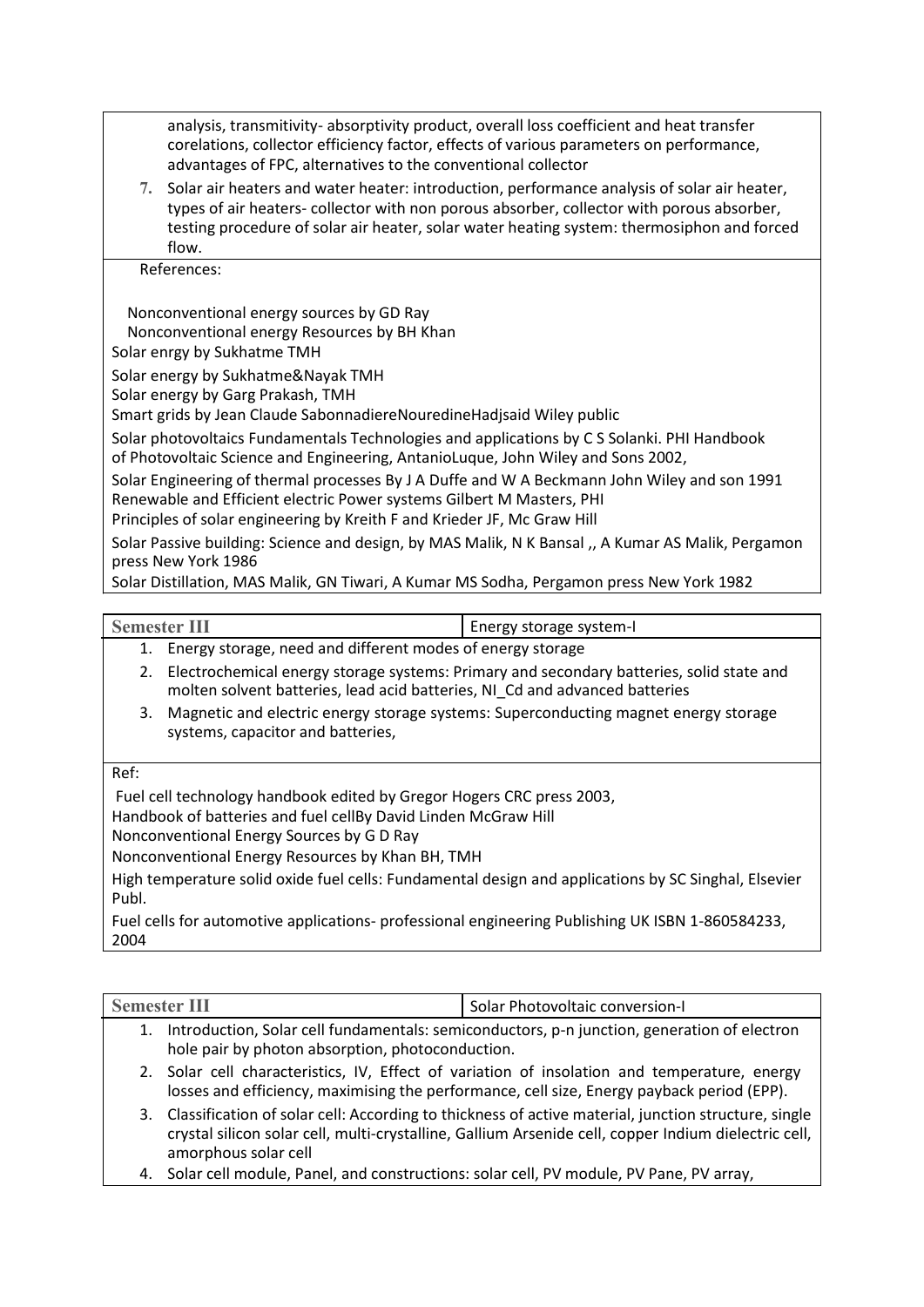Ref: Nonconventional energy resources by BH Khan TMH Nonconventional energy resources by g d Ray, Khanna Publications Solar energy by Sukhatme&Nayak TMH Solar energy by Garg Prakash, TMH Smart grids by Jean Claude SabonnadiereNouredineHadjsaid Wiley public Solar photovoltaics Fundamentals Technologies and applications by C S Solanki. PHI Handbook of Photovoltaic Science and Engineering, AntanioLuque, John Wiley and Sons 2002, Solar Engineering of thermal processes By J A Duffe and W A Beckmann John Wiley and son 1991 Renewable and Efficient electric Power systems Gilbert M Masters, PHI Principles of solar engineering by Kreith F and Krieder JF, Mc Graw Hill

| <b>Semester IV</b>                                                                                                                                                                                 |                                                                                                                                                                                                                                                                                                                                                                                                                       | Electronics |
|----------------------------------------------------------------------------------------------------------------------------------------------------------------------------------------------------|-----------------------------------------------------------------------------------------------------------------------------------------------------------------------------------------------------------------------------------------------------------------------------------------------------------------------------------------------------------------------------------------------------------------------|-------------|
| 1.                                                                                                                                                                                                 | Basic electronic components: definition of resistance, capacitance, and inductance,<br>concept of reactance and impedance, transformers, centre tapped, step up, step down,<br>various energy losses in transformers.                                                                                                                                                                                                 |             |
| 2.                                                                                                                                                                                                 | Network theorems: Kirchhoff's laws, voltage and current divider circuits, Thevenin's<br>theorem, Norton's theorem, superposition theorem, maximum powertransfer<br>theorem. problems                                                                                                                                                                                                                                  |             |
| 3.                                                                                                                                                                                                 | Semiconductor devices: semiconductor diodes, transistors, CE, CB, CC configurations,<br>current gains, biasing methods, Transfer characteristics of CE and CB, AC and DC load<br>lines, transistor as a switch, and as amplifier, Frequency response of amplifier, UJT                                                                                                                                                |             |
| 4.                                                                                                                                                                                                 | OPAMPs: Block diagram of IC 741, ideal and practical characteristics, virtual ground, inv<br>and non-inv amplifier with gain expression, adder subtracter, oscillators,<br>Power supplies: half wave, full wave, bridge rectifier, ripple factor, capacitor filter,<br>5.<br>difference between regulated and unregulated power supplies, line and load regulation,<br>series and shunt regulators, current limiting, |             |
|                                                                                                                                                                                                    |                                                                                                                                                                                                                                                                                                                                                                                                                       |             |
| Digital electronics: Binary number system, octal, hexadecimal. Addition, subtraction,<br>6.<br>using 1's and 2's complement. Basic logic gates, universal building blocks,<br>DeMorgan's theorems. |                                                                                                                                                                                                                                                                                                                                                                                                                       |             |
| Ref:                                                                                                                                                                                               |                                                                                                                                                                                                                                                                                                                                                                                                                       |             |
|                                                                                                                                                                                                    | Electronic principles by Malying $7^{\text{th}}$ odition TMH                                                                                                                                                                                                                                                                                                                                                          |             |

Electronic principles by Malvino,  $7<sup>th</sup>$  edition, TMH Principles of electronics by V K Mehta, S Chand Publi. OpAMPs and linear Integrated circuits by RamakantGaikwad PHI Integrated circuits by Botkar Khanna Publi Digital principles and applications by Malvino Leach, TMH

### **Semester IV**

Solar Photovoltaic Energy Conversion-II:

1.Solar cell fabrication technology: Preparation of metallurgical, electronic and solar grade silicon, Production of single crystal, multi-crystaline, GaAs, Copper Indium Di-selenide, amorphous solar cell, wafering and doping, Thin film modules method of manufacture, procedure of masking, photolithography and etching, role of nano technology in solar cell, module lamination and fabrication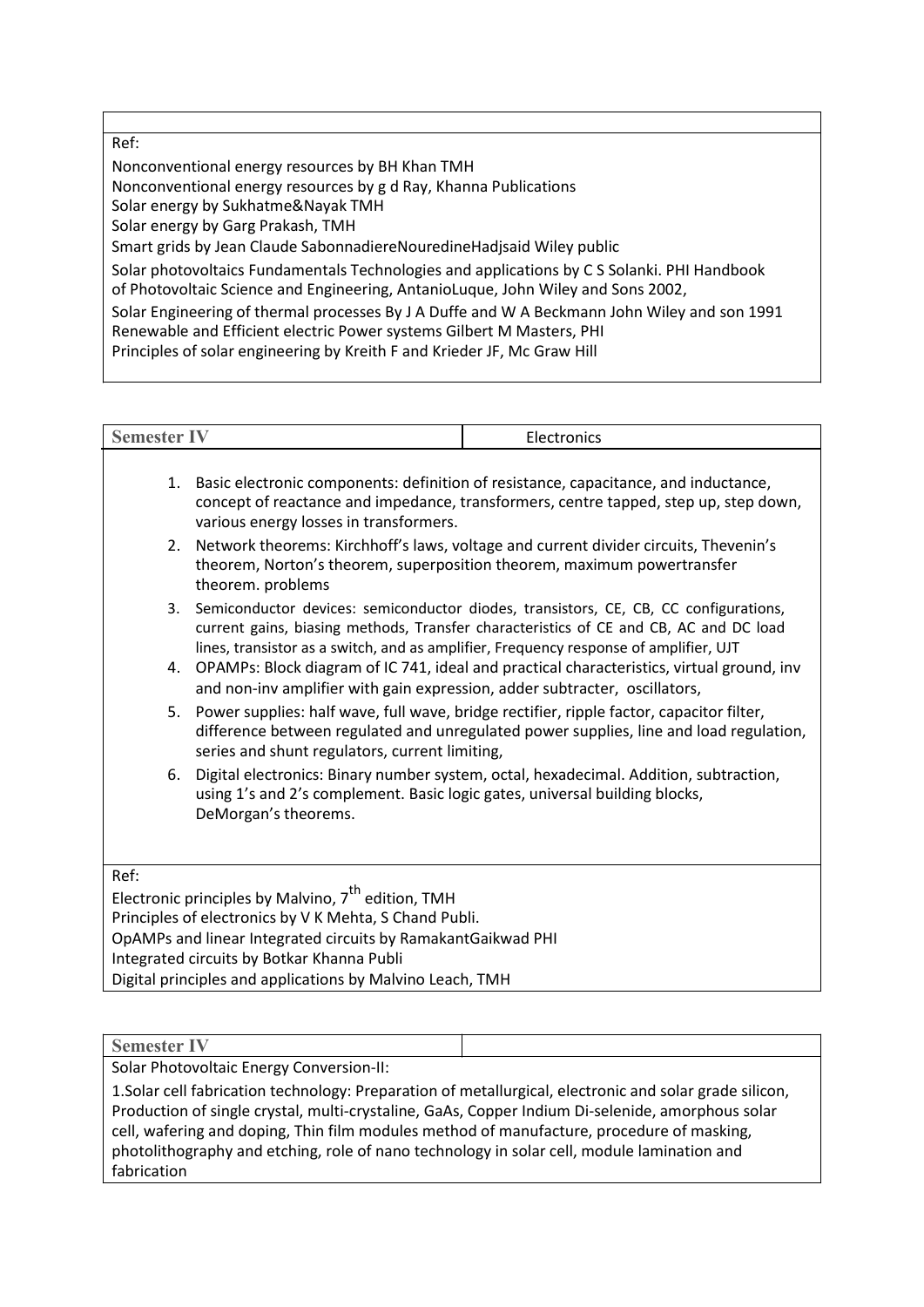2. Solar PV system: Classification, standalone solar PV system, Grid interactive solar PV system, Hybrid solar PV system,

Battery technology: introduction, basic concepts, components of battery, operation of battery. Battery characteristics, classification of batteries, lead acid, Nickel Cadmium, Zinc Manganese dioxide

Inverter: Introduction, classification of inverter, single phase series inverter, single phase full bridge inverter single phase inverter output voltage control, single pulse width modulation, multiple pulse width modulation,

3. Smart Grid Technology: Evolution of electric grid, concept of smart grid, definition, need of smart grid, functions of smart grid, opportunities and barriers of smart grid, difference between conventional grid and smart grid, concept of resilient grid and smart grid, Role of smart meter in smart grid, real time prizing, smart appliances, automatic meter reading(AMR), smart sensors, smart grid life cycle: regulatory and cost recovery, strategy and planning, technology integration, business process readiness, compliance and risk management,

4. Solar PV Applications: grid interactive PV power generation, water pumping, lighting, medical refrigeration, village power, telecommunication and signalling

Ref:

Nonconventional energy Resources, By Khan BH, TMH

Nonconventional energy sources By G D Ray, Khanna Publ.

Solar Energy by SP Sukhatme and JK Nayak, TMH New Delhi

Solar energy by Garg Prakash, TMH

Smart grids by Jean Claude SabonnadiereNouredineHadjsaid Wiley public

Solar photovoltaics Fundamentals Technologies and applications by C S Solanki. PHI Handbook

of Photovoltaic Science and Engineering, AntanioLuque, John Wiley and Sons 2002,

Solar Engineering of thermal processes By J A Duffe and W A Beckmann John Wiley and son 1991 Renewable and Efficient electric Power systems Gilbert M Masters, PHI

Principles of solar engineering by Kreith F and Krieder JF, Mc Graw Hill

|    | <b>Semester IV</b>                                                                                                                                                                                                                                                                                                                                                                                         | <b>BIO-ENERGY II</b> |  |
|----|------------------------------------------------------------------------------------------------------------------------------------------------------------------------------------------------------------------------------------------------------------------------------------------------------------------------------------------------------------------------------------------------------------|----------------------|--|
| 1. | Thermochemical conversion of biomass                                                                                                                                                                                                                                                                                                                                                                       |                      |  |
|    | Introduction to bioconversion, biomass composition, properties of biomass, thermal<br>degradation, steps, Arrhenius law, kinetics, gas producers                                                                                                                                                                                                                                                           |                      |  |
| 2. | Gasification: Principles of gasification, pre-treatment of biomass, physical treatment,<br>mechanical grinding, chopping, moisture removing or adding, applications of binding agent,<br>steaming, torrefaction, chemistry of gasification, types of gasifiers and zones: updraft gasifier,<br>downdraft, cross draft, open core, fluidized bed gasifier (Principles, design and applications,<br>models), |                      |  |
| 3. | Gasifier applications; engine system its requirements, thermal applications,                                                                                                                                                                                                                                                                                                                               |                      |  |
| 4. | Composter: wood burning stoves, principles of wood burning stoves, design: wood burning<br>stoves                                                                                                                                                                                                                                                                                                          |                      |  |
| 5. | Pyrolysis: pyrolysis plants, their principles, products recovery from pyrolysis plants                                                                                                                                                                                                                                                                                                                     |                      |  |
|    | 6. Cogeneration: principle and classification (topping cycle, bottoming cycle, combined cycle,                                                                                                                                                                                                                                                                                                             |                      |  |

6. Cogeneration: principle and classification ( topping cycle, bottoming cycle, combined cycle, Rankine cycle) of cogeneration, layout of cogeneration system, cogeneration technologies, steam turbine systems, gas turbine cogeneration systems, combined cycles cogeneration systems, advanced cogeneration systems. Issues and applications of cogeneration technologies, technical parameters for cogeneration: heat to power ratio, quality of thermal energy needed. Load pattern, fuels available, system reliability, grid dependent system vs independent system, retrofit vs new installation, electricity buy-back, local environmental regulation. Instruments related to gasifiers studies.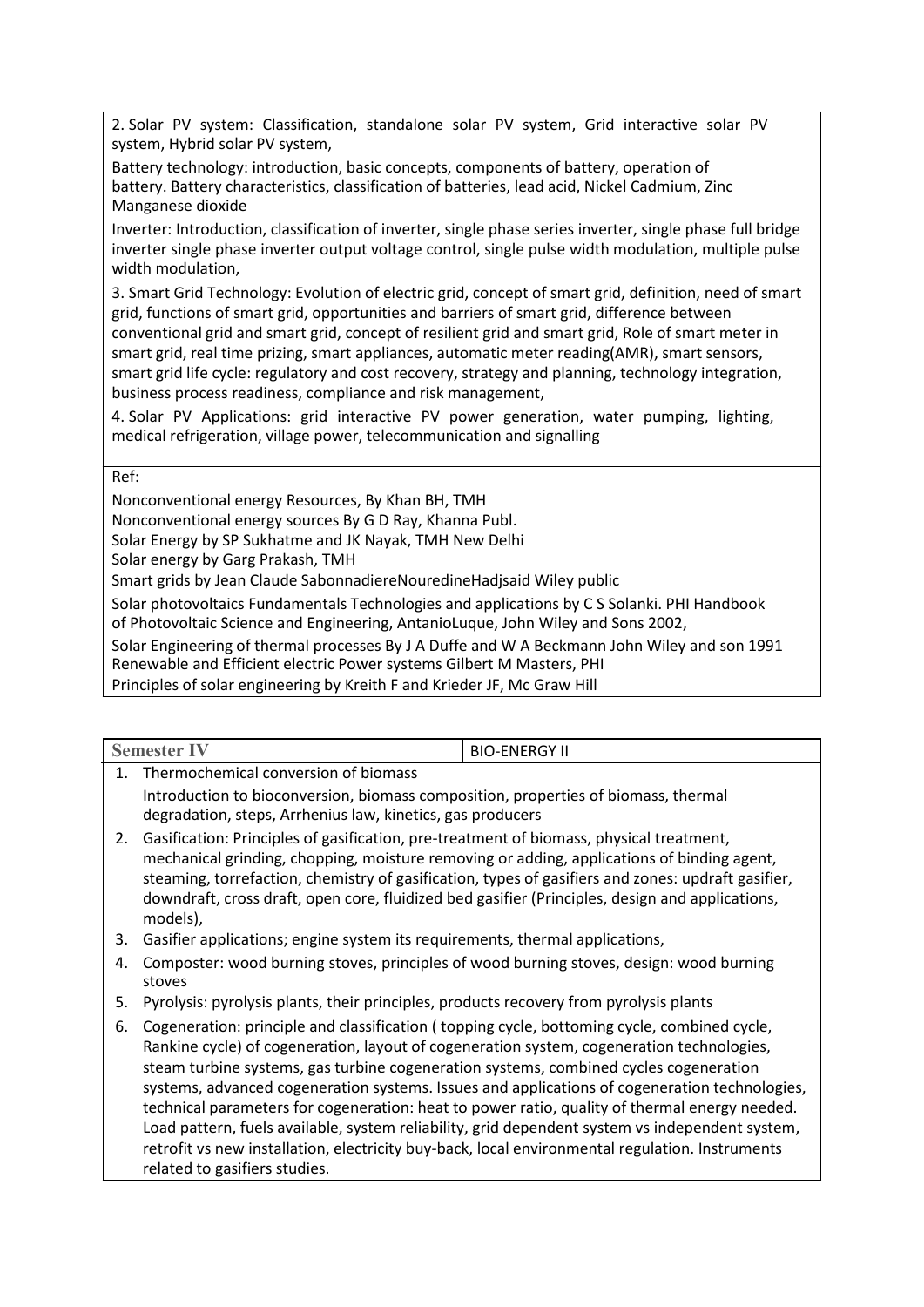Ref:

Fuel wood from waste land by Vimal OP, and Tyagi PD 1985, Agricole publishing academy New Delhi

Fuels from Biomass waste by Glass D L. and Emert M. Ann Arbor Science Publishing Inc, Michigan 1985

Progress in Biomass Conversion Vol. I by Tilman DA , Academic Press London

Prroducer Gas Local Electricity generation from wood and agricultural rresidues. By Kjellstorm N, 1980 FAO Publications

Nonconventional energy sources by GD Ray Nonconventional energy Resources by BH Khan

| $\overline{\phantom{a}}$<br>$\sim$ $\sim$ $\sim$ $\sim$ | Dirichlet<br>management<br>، ۱⊔ . |
|---------------------------------------------------------|-----------------------------------|
|                                                         |                                   |

## 1. Introduction

2. Project management overview, plan, management priciples, life cycle and uncertainty

- 3. Project planning: scope, goals objectives success criteria, assumptions, risks, obstacles approval process
- 4. Project implementation: resource requirements, types of resources: men material, money
- 5. Project monitoring: evaluation, control, network technique, planning for monitoring and evaluation, audits, PMIS. Scheduling, PERT/CPM, Project communication,post project reviews.
- 6. Project team management: recruitment, organising, HR, team operating rules, project organisation, charting, compilation of contracts, practical, legal aspects, global tender, negotiations, insurance
- 7. Closing the project: termination types, strategic implementation, project in trouble, termination strategies, evaluation of termination possibilities, termination procedures.
- 8. Project inventory management

Ref:

Project management for 21<sup>st</sup> century – Benet P Lientz, Kathyn Project management by Denislok Project management by David Cleland

Project management by Gopalkrishnan

Project management by Harry, Maylorepearson

| <b>Semester V</b> |                                                                                                                                                                                                                                          | Wind energy-I:                                                                                 |
|-------------------|------------------------------------------------------------------------------------------------------------------------------------------------------------------------------------------------------------------------------------------|------------------------------------------------------------------------------------------------|
|                   | 1. Basics of wind: causes of wind, types of winds, local and regional wind system, meteorology<br>of wind: global circulation, forces influencing wind-pressure gradient force and Coriolis<br>force, power in the wind                  |                                                                                                |
|                   | 2. Wind measurement techniques: Measurement and instrumentation, wind data<br>presentation, power law index, betz constant, terrain value, wind data characterisation,<br>wind data studies, Weibull, Rayleigh and normal distributions, |                                                                                                |
|                   | conversion, wind power estimation, site survey and analysis                                                                                                                                                                              | 3. Wind resource assessment: Atmospheric boundary layer, atmospheric stability, wind power     |
|                   | wind speed and direction, site topology, terrain, altitude, local ecology, project<br>accessibility, land cost.; Micrositing: necessary parameters, building requirements,<br>environmental aspects, prevailing conditions,              | 4. Wind mill site selection and micro siting: Site selection based on: anemometric dwind data, |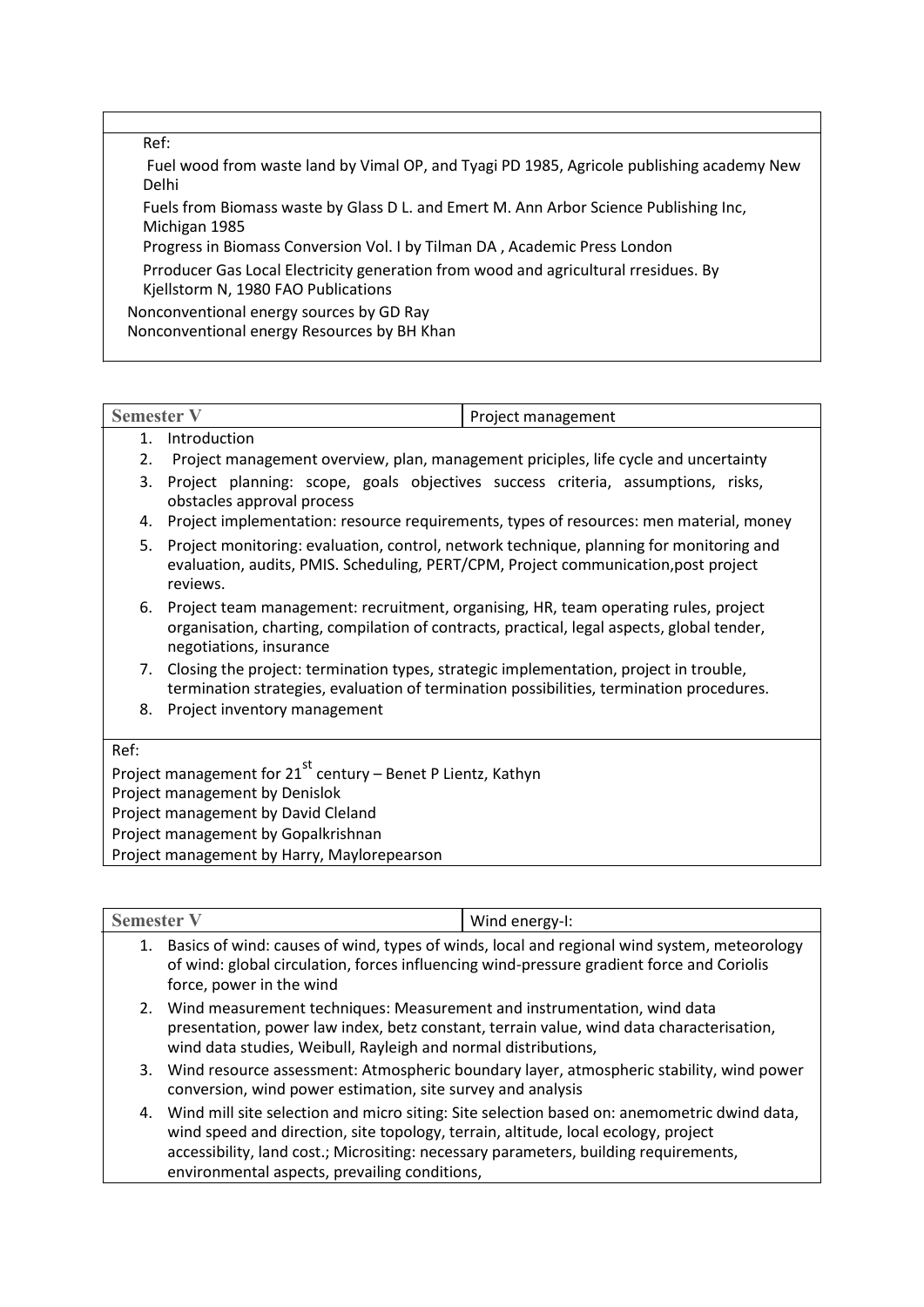- 5. Aerodynamics and wind mill blade, theory of aerodynamicsblade element theory and aerofoil,
- 6. Wind energy conversion: wind mill, basic components of wind mill conversion system, types of wind mills based of various parameters, development of wind turbine, wind turbine terminology, wind turbine performance analysis,

| Ref:                                                                                                                                                                                                                                        |
|---------------------------------------------------------------------------------------------------------------------------------------------------------------------------------------------------------------------------------------------|
| Power plant technology, E L Walil, Mac Graw Hill New York<br>Nonconventional Energy sources GD Rai, Khanna Pub.                                                                                                                             |
| Meteorological aspects of the utilisation of wind as an energy source, Technical note no 175, world<br>meteorological Organisation, b                                                                                                       |
| Wind turbines Fundamental Technologies applications, economics Enrich<br>Springer VerlagBerl; in Heidelberg 2000<br>Wind Energy system, G L Johnson, PHI                                                                                    |
| DNV-Riso guidelines for design off wind turbines, second edition, Riso national laboratory,<br>Denmark 2002                                                                                                                                 |
| Wind energy explained by JF Manwelll, JG McGowan and AL Rogers, John wiley and sons 2003<br>Report of EWEA, The economics of Wind Energy, march 2009,                                                                                       |
| Wind energy Handbook by T Burton et al. John Wiley 2004 Electric<br>machines, by I J Nagrath and D P Kothari TMH 2 <sup>nd</sup> ed. 2003                                                                                                   |
| Wind electrical systems by SN Bhadra, D Kastha and S Banerjee, Oxford Uni Press 2005, Electrical<br>Technology by S Rao and B BParulekar, 3 <sup>rd</sup> ed. Khanna pub 1995, Wind Energy data for<br>India, Anna Mani and Dr Nooley, 1983 |
|                                                                                                                                                                                                                                             |

| Semester V                                                                                                      | Lasers and its applications |
|-----------------------------------------------------------------------------------------------------------------|-----------------------------|
| A Brief history of lasers, Einstein's prediction: The three processes, Einstein's relations, (Qualitative       |                             |
| l dels cleros del Viccolesce di Locolesce del composito del colo efficio delle Nie dodi Al II di coleggio del f |                             |

discussion only) pumping schemes, characteristics of types of lasers HE-NE and Ruby, applications of Lasers.

Sensors and transducers:

Overview- Need definition, and qualities of transducers, Temperature: thermocouple, thermistors, Platinum thermometer, IC, temperature sensors, Quartz thermometer, pyrometers, cryogenic temperature measurements. Light: sensors- phototransistors and photomultipliers, Bioelectricity:

Electricity observed in living systems, origin of bioelectricity, sodium potassium transport, resting potential and action potential, Nernst's equation, conduction velocity, origin of compound action potential, neuron structure and function, an axon as cable, membrane resistance and capacitance Nano-materials:

Introduction, reduction of dimensions 3D, 2D, 1D, 0D materials, surface and interface effect., modelling of quantum size effect, synthesis of nano particles- bottom up and Top down approach, wet chemical method, idea of bio mimicking, naturally occurring nanocrystals,

Ref:

Lasers: An Introduction to Lasers Theory and Applications by M N Avadhanalu S Chand and co. Solid state Physics P Palanisamy, Scitech Publications Sensors:

Instrument measurement and analysis by B C Nakra and KK Chaudhary TMH  $16^{th}$  Reprint ch 1. Bioelectricity: Neuron ti Brain, By Kuffier, and Nicholas Sinauer Associates INC, Pub. Sundarland Massachusetts

Nano: Nanomaterials- synthesis, properties and applications, Edelstein, Camarata, Institute of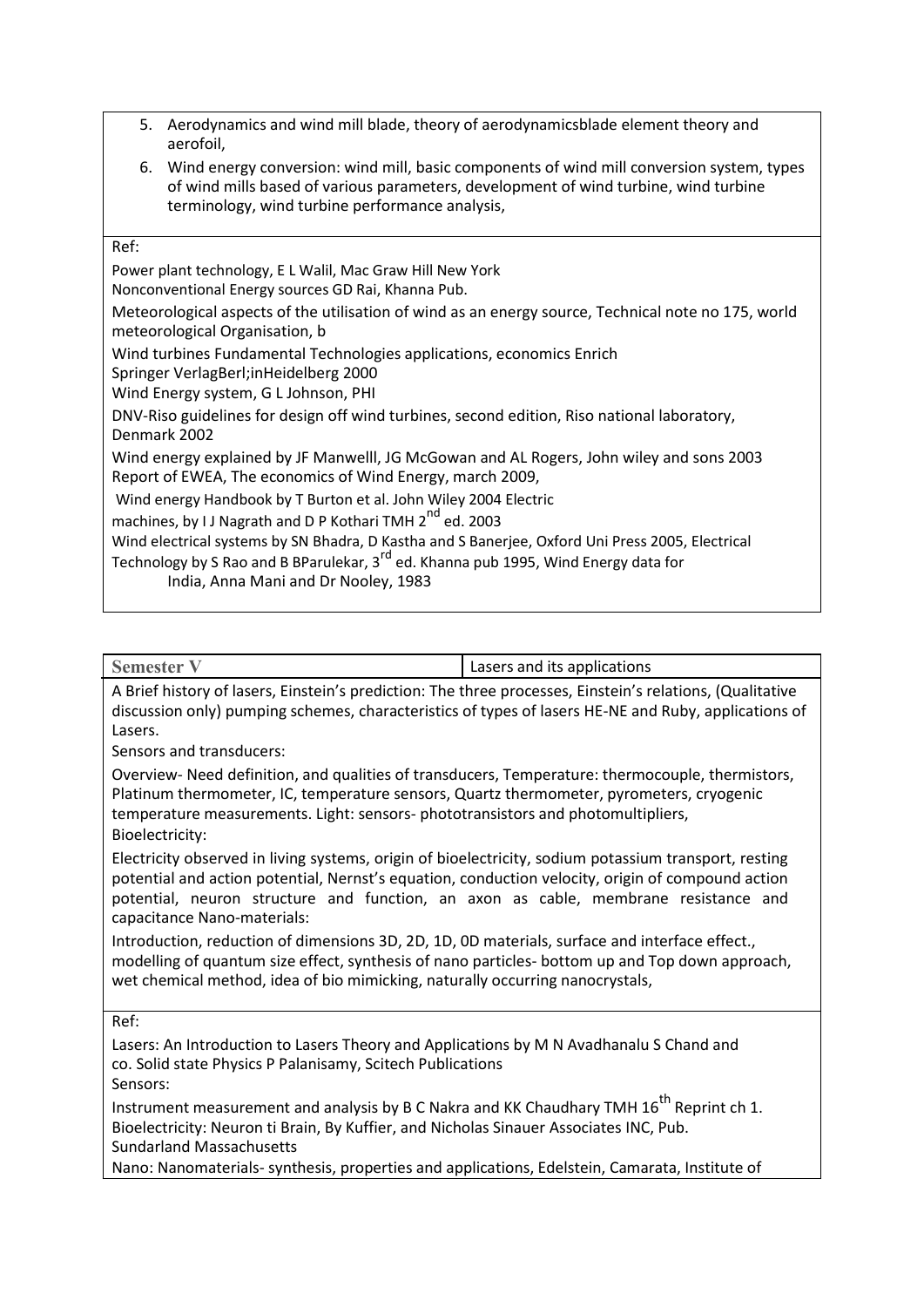Physics Publishing, Bristol and Philadelphia Introduction to nanotechnology By Charles P Poole John Wiley and Sons Publ. Nanotechnology: Principles and practices by S K Kulkarni, Capital Publ.Co.

|                                                 | <b>Semester VI</b>                                                                                                                                                      |                                                                                                |
|-------------------------------------------------|-------------------------------------------------------------------------------------------------------------------------------------------------------------------------|------------------------------------------------------------------------------------------------|
| Other Renewable Energy sources-I                |                                                                                                                                                                         |                                                                                                |
| 1.                                              | Hydrogen Production: Electrolysis, catalytic methods, Thermo-chemical methods, Fossil fuel<br>methods, Solar energy method,                                             |                                                                                                |
| 2.                                              | Hydrogen storage: Hydrogen storage methods, utilisation of hydrogen gas, hydrogen as an<br>alternative fuel, hydrogen transportation,                                   |                                                                                                |
| 3.                                              | Nuclear reactions: mechanism of nuclear fission: nuclides radioactivity, decay chains, fission<br>process, reactors, reactor materials                                  |                                                                                                |
| 4.                                              | Reprocessing: Nuclear fuel cycles, spent fuel characteristics, role of solvent extraction in<br>reprocessing and their equipment                                        |                                                                                                |
| 5.                                              | Separation of reactor products: Fuel element dissolution, precipitation process, ion exchange,<br>TBP and Thorax processes, Isotopes: principles of isotope separation, |                                                                                                |
| 6.                                              | control and abatement, International convention on safety aspects, radiation hazards.                                                                                   | Waste disposal and radiation protection: types of nuclear wastes, safety control and pollution |
| References:                                     |                                                                                                                                                                         |                                                                                                |
| Nonconventional Energy Sources by G D Ray       |                                                                                                                                                                         |                                                                                                |
| Nonconventional Energy Resources by BH Khan TMH |                                                                                                                                                                         |                                                                                                |

|    | <b>Semester VI</b><br>Energy efficiency in Buildings and ECBC                                                                                                                                                                                                                                      |  |
|----|----------------------------------------------------------------------------------------------------------------------------------------------------------------------------------------------------------------------------------------------------------------------------------------------------|--|
| 1. | Energy conservation in buildings: Introduction, criticality of resources (energy and water), heat<br>loss heat gain its evaluation, thermal comfort improvement methods, IAQ requirements,<br>electrical energy conservation, opportunities and techniques for energy conservation in<br>buildings |  |
| 2. | Thermal behaviour of buildings: orientation and planning for environment, prciple s of heat<br>thermal insulation, humidity, condensation, humidity and condensation, admittance method,<br>building energy simulation, load calculation,                                                          |  |
| 3. | Efficient lighting and daylighting: principles of lights, artificial lighting, natural lighting, lighting<br>and visual ability, light sources and luminaries, system design, impacts of lighting efficiency,<br>installed interior and exterior lighting power.                                   |  |
| 4. | Energy conservation in air conditioning system: energy conservation in pumps/fan/ blowers,<br>refrigerating machines, heat rejection equipment, energy efficient motors, insulation                                                                                                                |  |
| 5. | Indoor environmental requirements                                                                                                                                                                                                                                                                  |  |
| 6. | Service hot water and pumping: mandatory requirements, solar water heating, equipment<br>efficiency, supplementary water heating system, piping insulation, swimming pools                                                                                                                         |  |
|    | Ref:                                                                                                                                                                                                                                                                                               |  |
|    | Heating and cooling of Buildings: design for efficiency by J Krieder and A Rabi McGraw hill<br>(1994)                                                                                                                                                                                              |  |
|    | Passive solar heating by J B Williams<br>Thermal environmental engineering PHI                                                                                                                                                                                                                     |  |
|    | IES Lighting handbook ref and application volume, IESNA                                                                                                                                                                                                                                            |  |